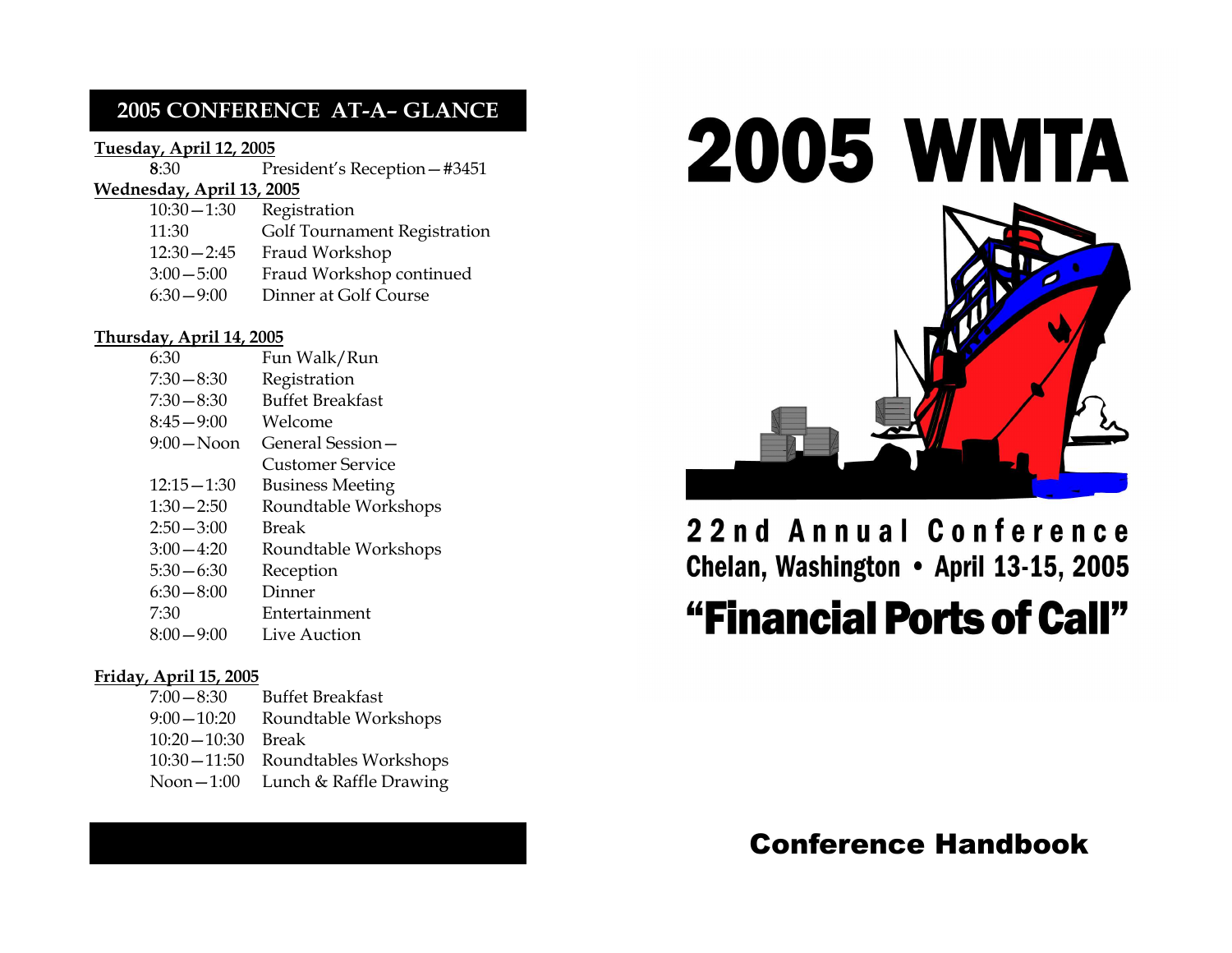"To promote the profession of the Municipal Treasurers in the State of Washington through education, mutual support, professional recognition, and legislative advocacy."

WMTA Mission Statement

You can visit the WMTA website at www. wmta-online.com

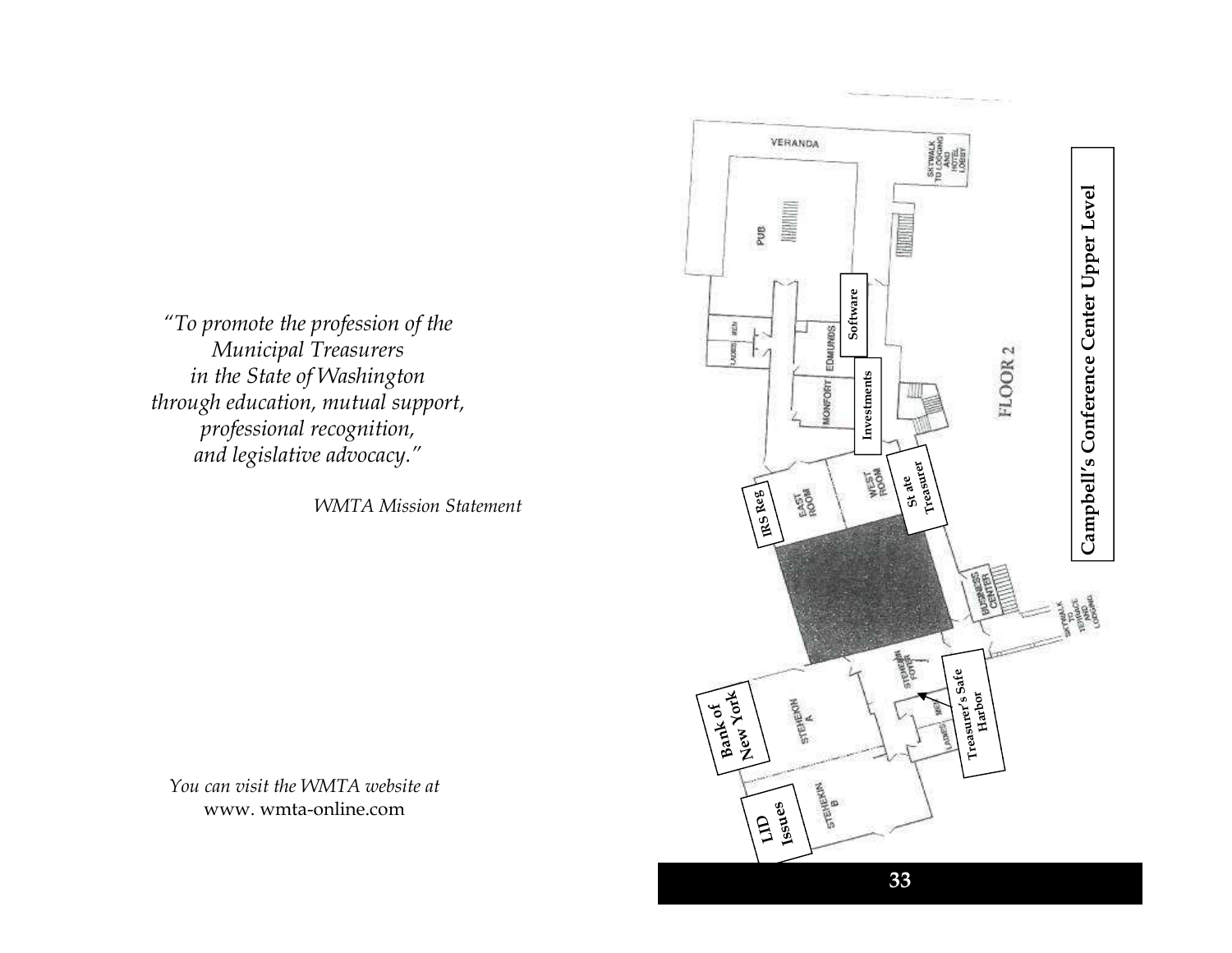

### PRESIDENT'S WELCOME

Greetings and welcome to the 22nd Annual Conference of the Washington Municipal Treasurers Association. Founded in 1983, the WMTA holds its annual conference each year at Campbell's Resort on the beautiful shores of Lake Chelan.

This year's conference theme, "Financial Ports of Call," was inspired by my position with the Port of Seattle, but I think you will find it just as applicable to all areas of finance and treasury management.

This year, the conference offers 4 educational tracks and 12 roundtables to provide you with opportunities to: meet new colleagues and friends as well as reestablishing acquaintances for information networking; learn about emerging issues and trends; and expand your knowledge in key areas to assist you in providing your entity with the best in quality service and professional treasury management.

We acknowledge the challenges all governments continue to face each day and hope you will find this year's conference enlightening, and that you will leave feeling energized and committed to meet the challenges and opportunities that lay ahead.

On behalf of the WMTA Officers, Board, and Conference Chair, I<u>welcome</u> you to Lake Chelan 2005! Please feel free to contact any officer or board member should you need assistance during the conference.

Craig Kerr, President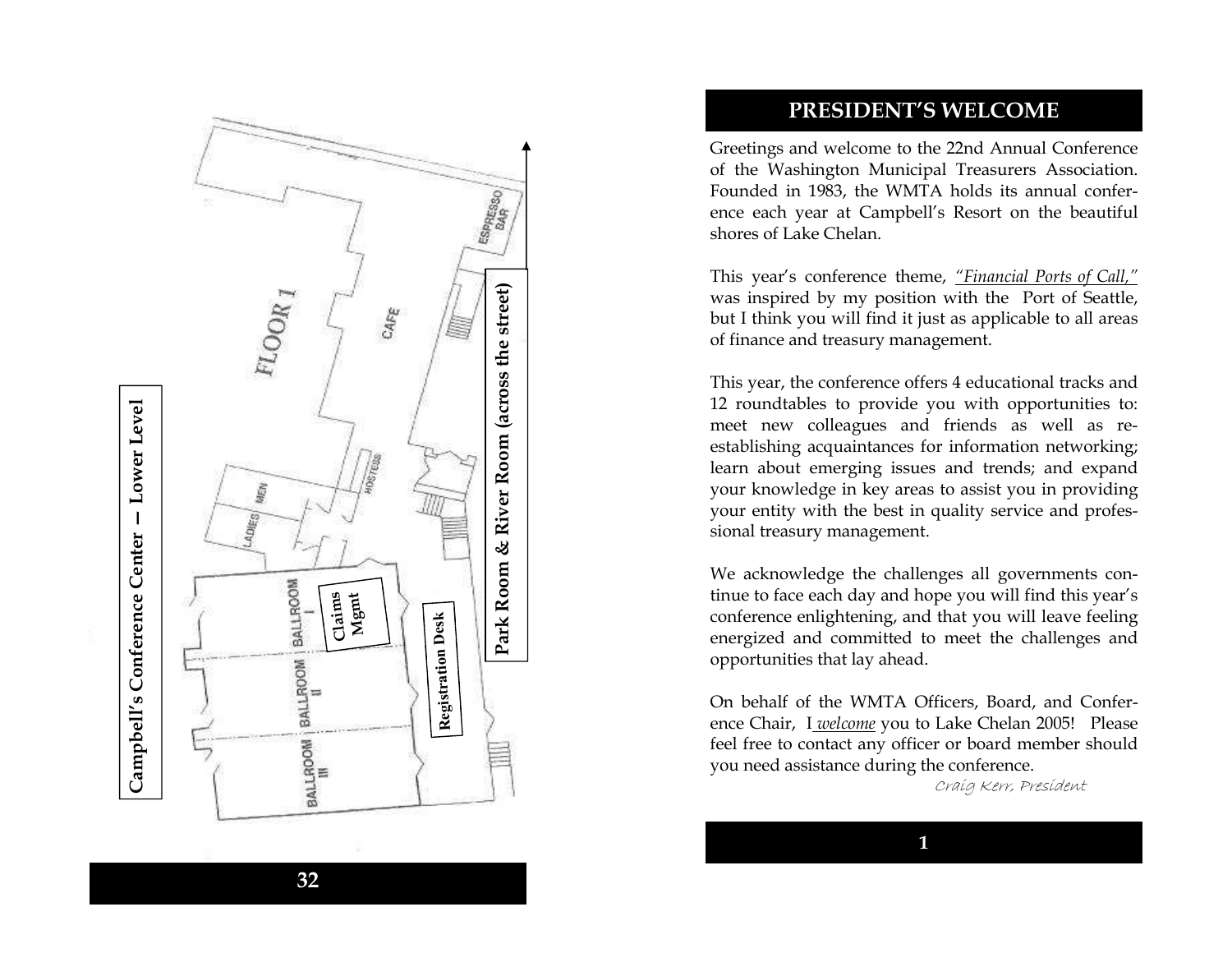## TABLE OF CONTENTS

| President's Welcome                      | 1                 |  |
|------------------------------------------|-------------------|--|
| Registration & Meals                     | 3                 |  |
| Conference Facilities & Dress            | 4                 |  |
| Sponsor Information                      | 5                 |  |
| ID Badges & Ribbons & Badge Graphics     | $6 - 7$           |  |
| Credits & Evaluation Forms               | 8                 |  |
| Conference Program – Wednesday           | $9 - 10$          |  |
| Conference Program - Thursday            | 11-14             |  |
| Conference Program - Friday              | 15                |  |
| Record of Attendance Form                | 16-17             |  |
| Track 1—Port in the Storm                | 18-19             |  |
| <b>Financial Nightmares</b>              | 18                |  |
| Treasurer's Safe Harbor                  | 18                |  |
| Claims' Management                       | 19                |  |
| Track 2-Chart a Financial Course         | 20-21             |  |
| Technology – The Future of Banking       | 20                |  |
| <b>Current Banking Trends</b>            | 20                |  |
| Electronic Bank Fraud                    | 21                |  |
| Track 3—Runway Expansion                 | 22-23             |  |
| Interfacing with State TM\$              | 22                |  |
| Investment Management                    | 22                |  |
| Pitfalls of Buying Software              | 23                |  |
| Track 4—Financial Instrument Navigation  | 24-25             |  |
| <b>IRS Regulation Charges</b>            | 24                |  |
| LID Issues & Their Current Challenges 24 |                   |  |
| Bank of New York Web Site                | 25                |  |
| <b>WMTA Board Members</b>                | 26                |  |
| Board's Message                          | 27                |  |
| Nominations for 2005-2006 Board          | 28                |  |
| Map of Campbell's                        | 32-33             |  |
| Conference At-A-Glance                   | <b>Back Cover</b> |  |

### BECOME A TUGBOAT CAPTAIN CON'T

#### Get cooperation from the bridge

During tight maneuvers, a harbor pilot commands the ship, coordinating with tugs. Secure the cooperation of management at all levels near the level of the manager you're monitoring. Especially important: a solid and trusting relationship with your own manager.

#### Focus on direction, not speed

Tugboats aren't so good at starting or stopping large ships — instead, they try to steer them, while the ship provides fore-and-aft power. Let the manager you're monitoring provide the impetus and power for change, while you focus on the direction of the change.



2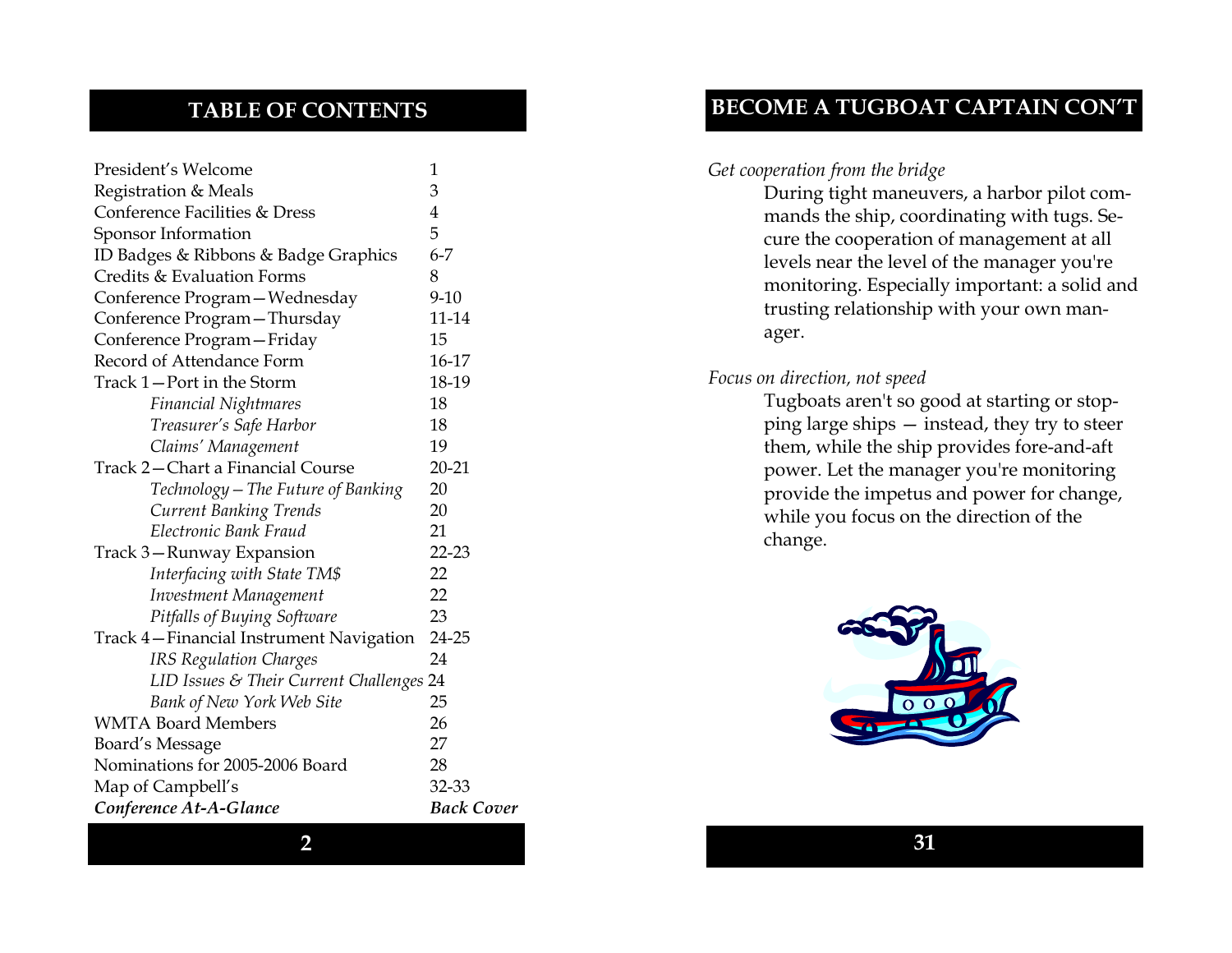#### Know your vessel

Know that you're on a tugboat, not a large ship. You can't float the weight they do, and you can't survive the high seas like they do. You do have tremendous power for your size, and you're very maneuverable. Knowing your strengths and limitations is a key to survival.

### Know the harbor

Know every shoal, channel and wharf in the harbor — and every mistake other tugboat captains have made. Know just as much about the ships you maneuver. This means that you know the regulations or policies that you're responsible for monitoring, and you know the strengths and limitations of the managers who must comply.

### Work with other tugs

Tugs usually work in teams. They rely on each other and use each other as resources. Work closely with others who monitor compliance. Share techniques and learn from each other. Coordinate action.

### REGISTRATION

### Conference Registration

 The WMTA conference registration table is located in the foyer of Campbell's Resort Conference Center (next to the restaurant). All conference atten dees must register and obtain identification badges for themselves and guests attending conference activities. To receive your conference materials andID badge, please check in at the registration desk.

### Meals

 This year the board decided to try something different. Instead of meal tickets, we ask all attendees to wear your ID badge at all conference activities including meals. Meals provided with conference registration include:

- Tuesday President's reception
- Wednesday reception & dinner (golf course)
- Thursday buffet breakfast
- Thursday lunch
- Thursday reception & dinner
- Friday buffet breakfast
- Friday lunch

Extra meal tickets are available for purchase at the registration desk:

- Golf course dinner \$15
- **Breakfast** \$10 each
- Lunch \$12 each
- Thursday dinner \$25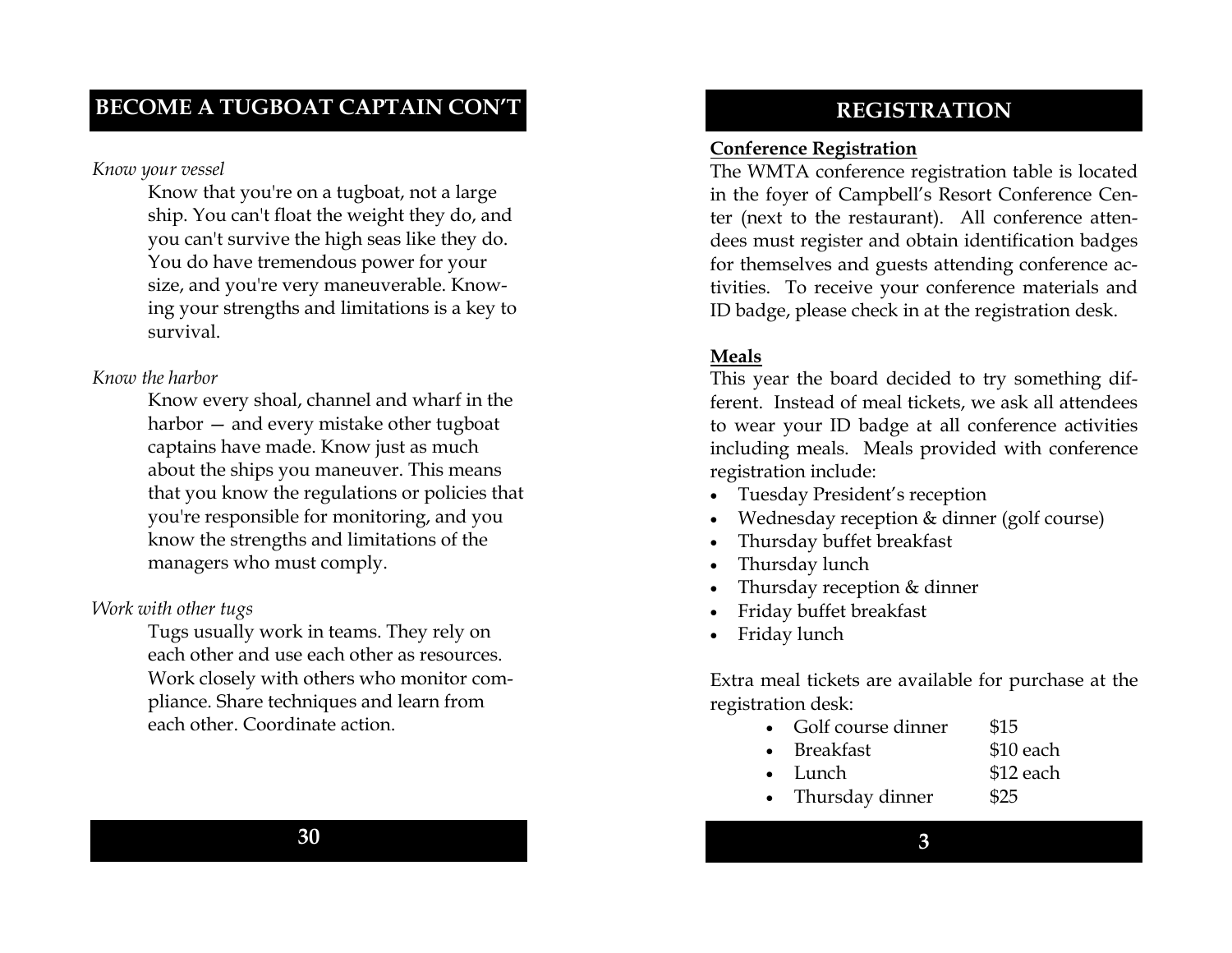### CONFERENCE FACILITIES & DRESS

#### Conference Facilities

 With the exception of the golf tournament and Wednesday evening's reception, all conference activities will be held at the Campbell's Resort. For your convenience, a site map is included inside theback page of this booklet .

#### Business Office

 Campbell's Conference Center provides a business center for guests needing a complete and private office with PC, internet, fax, copier, etc. The Business Center is located on the second floor of the Conference Center (just above the registration desk).

#### Message & Employment Opportunity Board

 A board will be available near the registration table for posting messages and any employment notices.

#### Dress

 Casual dress or business attire is appropriate for all conference activities.

### BECOME A TUGBOAT CAPTAIN

If you're responsible for monitoring compliance with organizational policy or government regulation, you sometimes tell people who have organizational power that they must stop doing what they're doing, or that they must do something differently. This can be risky or even downright dangerous. How can you manage it safely?

To be most effective, become a tugboat captain. Tugboats are small, powerful vessels that maneuver ships much larger than they are.

Large ships can apply tremendous forces fore-andaft. But most large ships have relatively little ability to exert transverse forces — the very forces they need if they want to change direction.

Tugboats aren't powerful enough to start or stop a large ship quickly, but they can control the large ship's direction. They rely on three strategies. They work with the harbor pilot on the bridge, they workin teams, and they focus on direction, not speed.

If you monitor compliance with policy or regulation, what does it mean to be a tugboat captain?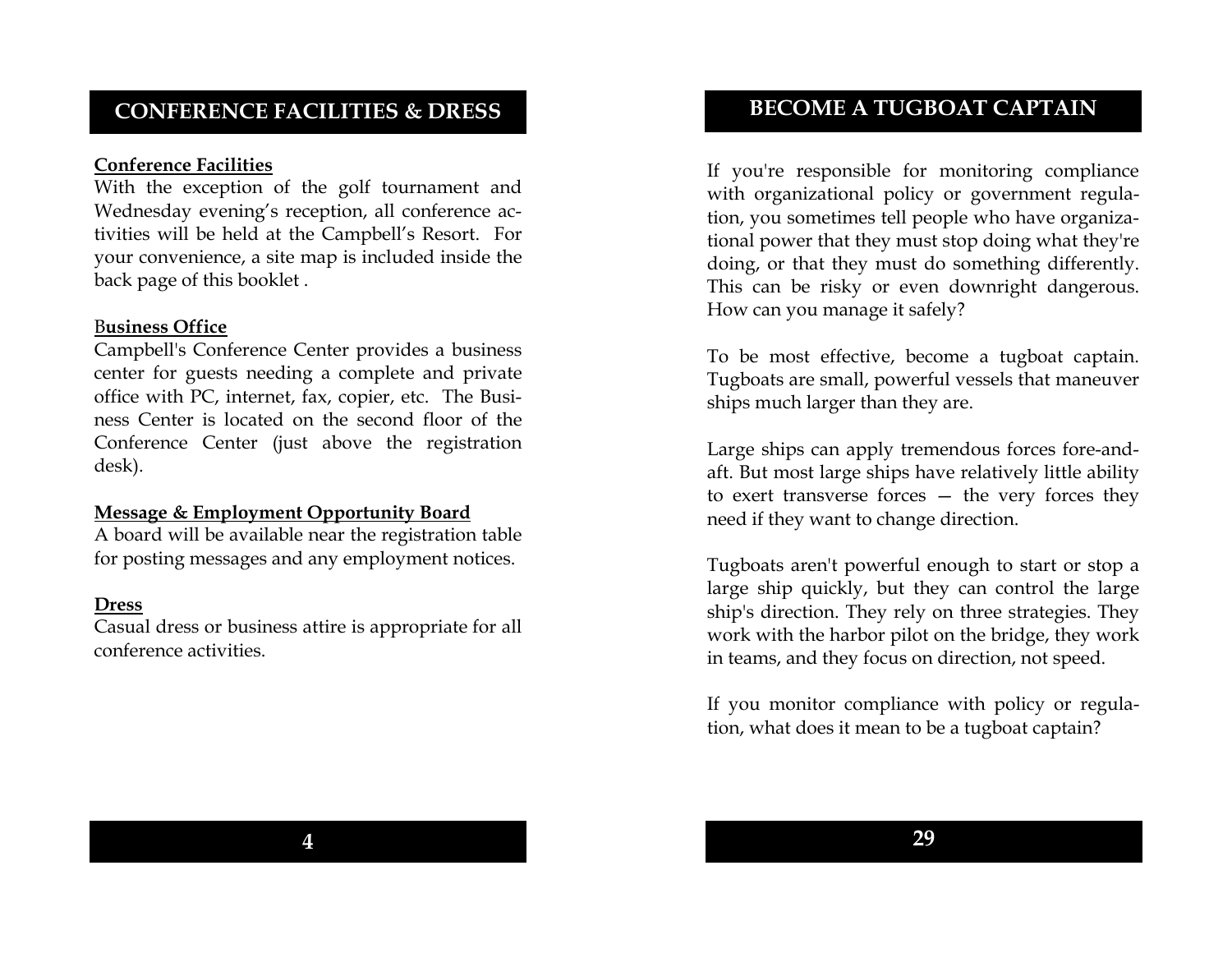### NOMINATIONS FOR 2005-2006 BOARD

| Allan Martin        | St Treasurer's Office President                |                             |
|---------------------|------------------------------------------------|-----------------------------|
| <b>Steve Kimble</b> | E Columbia Basin<br><b>Irrigation District</b> | President-Elect             |
| <b>Rosie Rumsey</b> | City of Wapato                                 | Secretary                   |
| Mary Hollis         | City of Davenport                              | Treasurer                   |
| Cynthia Niemeier    | City of Cheney                                 | Board Member-2006           |
| Lyman Howard        | City of Sammamish                              | Board Member-2006           |
| Arif Kanji          | Snohomish County                               | Board Member-2006           |
| <b>Rick Patrick</b> | City of Burlington                             | Board Member - 2006         |
| Rosie Rumsey*       | City of Wapato                                 | Board Member-2007           |
| <b>Stacey Sitko</b> | City of Shelton                                | Board Member - 2007         |
| Nanci Lien          | City of Poulsbo                                | Board Member-2007           |
| Craig Kerr          | Port of Seattle                                | <b>Immed Past President</b> |
| Doug Extine         | St Treasurer's Office Ex-Officio               |                             |
| Kris Tompkins       | City of Port Orchard APT & US&C Rep            |                             |

\*Upon election to an officer position, this board position will be vacant. The Nomination Committee recommends that the Board appointment Bob Wrigley of the Spokane County Treasurer's Office.

#### 28

### SPONSOR INFORMATION

#### Conference Sponsors

 The WMTA Board and the Conference Chair would like to extend a very special **thank you** to all the sponsors who have helped to make this 2005 Conference successful. A conference such as this requires significant financial resources. The generosity of the sponsors allows the WMTA to continue to provide quality educational programs at an affordable cost.

Sponsors provide financial assistance for meals, breaks, receptions, fun run/walk, tote bags, shirts, golf tournament, and more.

A complete listing of all conference sponsors is in cluded in your registration packet. Throughout the conference, please take a moment to welcome and thank the representatives of these businesses

Hint: They're the ones with the GREEN colored ribbons!

"The only safe ship in a storm is leadership." " ~Faye Wattleton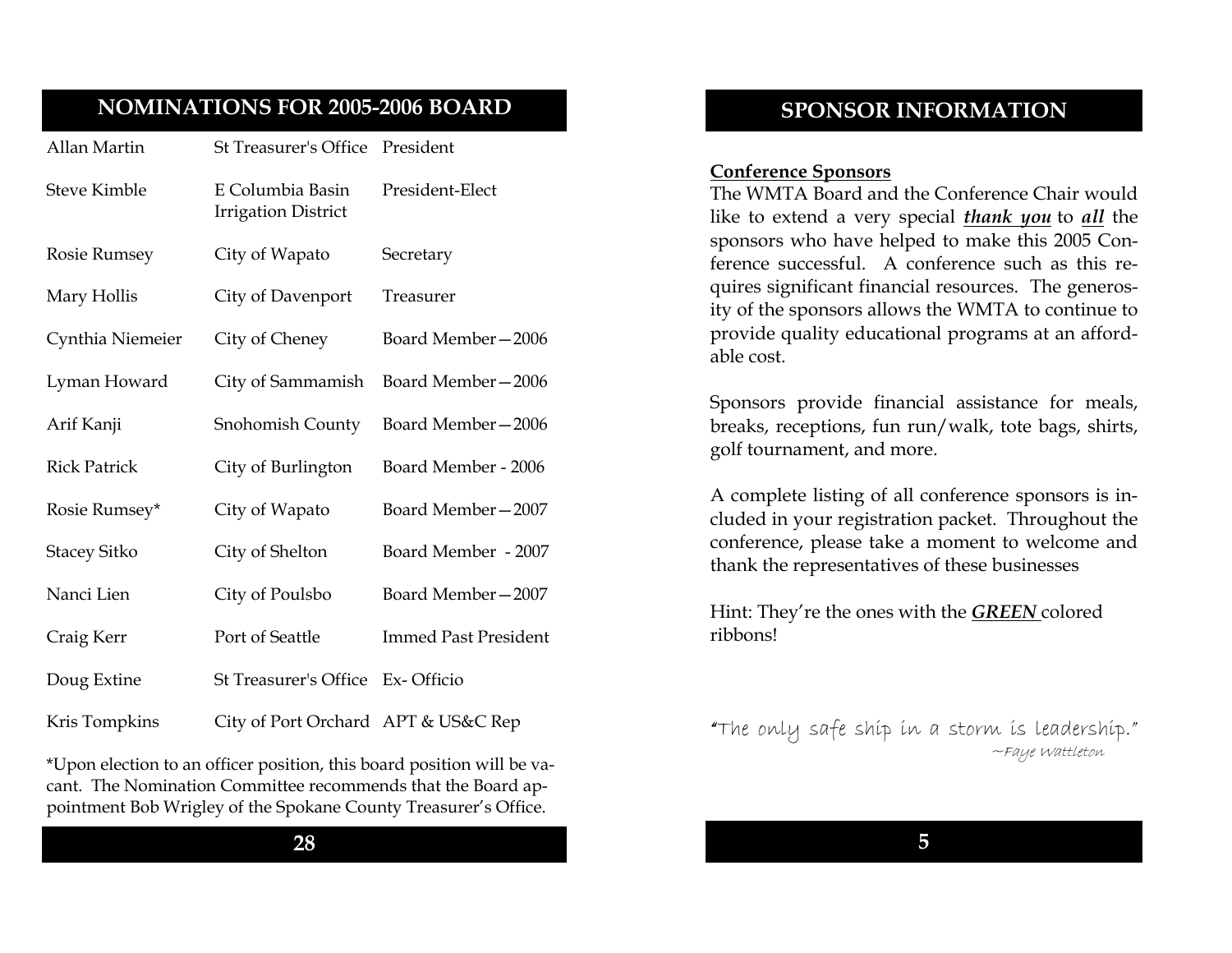### ID BADGES & RIBBONS

### Identification Badges and Ribbons

 We ask for all conference attendees to wear their ID badges to gain admission to all conference activities and meals.

To assist you in recognizing officers, board members, and others conference participants, ribbons have been color coded as follows:

| President                       | Dark Green           |
|---------------------------------|----------------------|
| President Elect                 | Dark Blue            |
| Secretary                       | Dark Blue            |
| Treasurer                       | Light Yellow         |
| Board member                    | Burgundy             |
| <b>Immediate Past President</b> | Red                  |
| Past President                  | Purple               |
| <b>First Time Attendee</b>      | Turquoise            |
| <b>Honorary Guest</b>           | White                |
| Sponsor                         | Green                |
| Speaker                         | <b>Bright Yellow</b> |
| Facilitator                     | Black                |

### Badge Graphics

 And what do those little graphics on our name badges signify, anyway? The graphics indicate the population size of each attendee's jurisdiction. Attendees can look for these graphics as the various Roundtable sessions to help in networking with jurisdictions of similar size as follows:

### THE BOARD'S MESSAGE

As we wrap up on the final day of conference, it is our goal that your time here has been well spent. We'd like to ask that you take a moment to consider the following questions about this week?

- Did you meet new friends?
- Did you collect new networking contacts?
- Did you obtain new or updated information?
- Did you get a chance to relax, have fun, and feel refreshed?

Hopefully, you can answer yes to one or several of these questions. We're very interested in your feedback and encourage you to complete your Conference Evaluations form and drop it off at the Conference Registration Desk before you leave. Your comments help us to make plans and improvements for next year's conference.

We thank each of you for your attendance and participation this year. Don't forget, the WMTA Board is always looking for enthusiastic individuals to assist with next year's conference. If you are interested in helping out with any of the conference or board committees:: conference, registration, sponsors, auction, decorations, program, golf tournament, fun walk/run, membership, education, investment policy, newsletter or legislation, please email any board member. You can find our email addresses on the WMTA website at:

www.wmta-online.com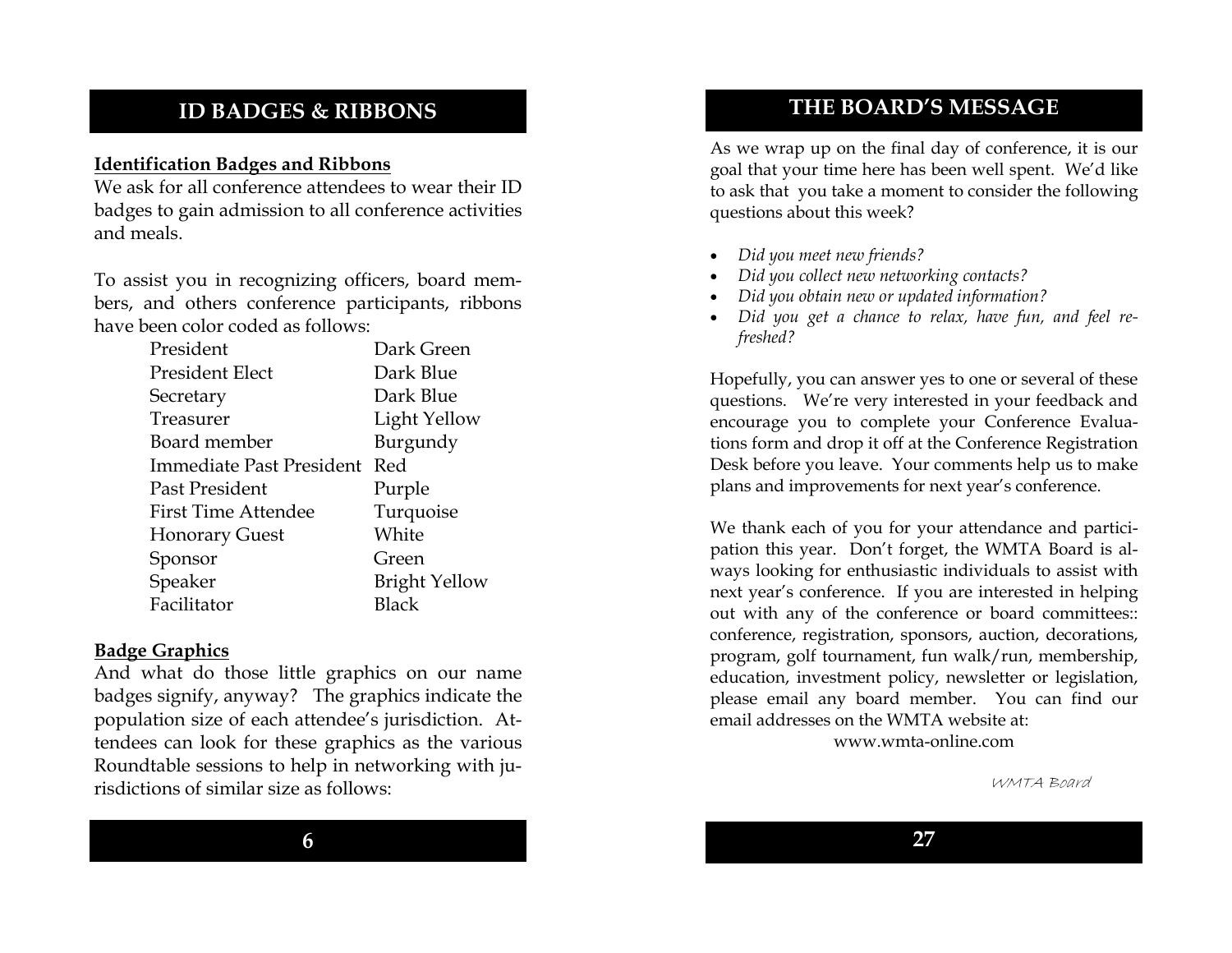# WMTA BOARD MEMBERS

| Craig Kerr          | Port of Seattle                                | President                   |
|---------------------|------------------------------------------------|-----------------------------|
| Allan Martin        | St Treasurer's Office President-Elect          |                             |
| <b>Steve Kimble</b> | E Columbia Basin<br><b>Irrigation District</b> | Secretary                   |
| Mary Hollis         | City of Davenport                              | Treasurer                   |
|                     | Yvonne Ziomkowski City of Port Angeles         | <b>Immed Past President</b> |
| Cynthia Niemeier    | City of Cheney                                 | <b>Board Member</b>         |
| <b>Rosie Rumsey</b> | City of Wapato                                 | <b>Board Member</b>         |
| Arif Kanji**        | Snohomish County                               | <b>Board Member</b>         |
| Nanci Lien          | City of Poulsbo                                | <b>Board Member</b>         |
| <b>Rick Patrick</b> | City of Burlington                             | <b>Board Member</b>         |
| Linda Countryman    | City of E Wenatchee Board Member               |                             |
| Lyman Howard        | City of Sammamish                              | <b>Board Member</b>         |
| Kris Tompkins       | City of Port Orchard APT & US&C Rep            |                             |
| Doug Extine         | St Treasurer's Office Ex-Officio               |                             |

### \*\*Designates Conference Chair

# BADGE GRAPHICS

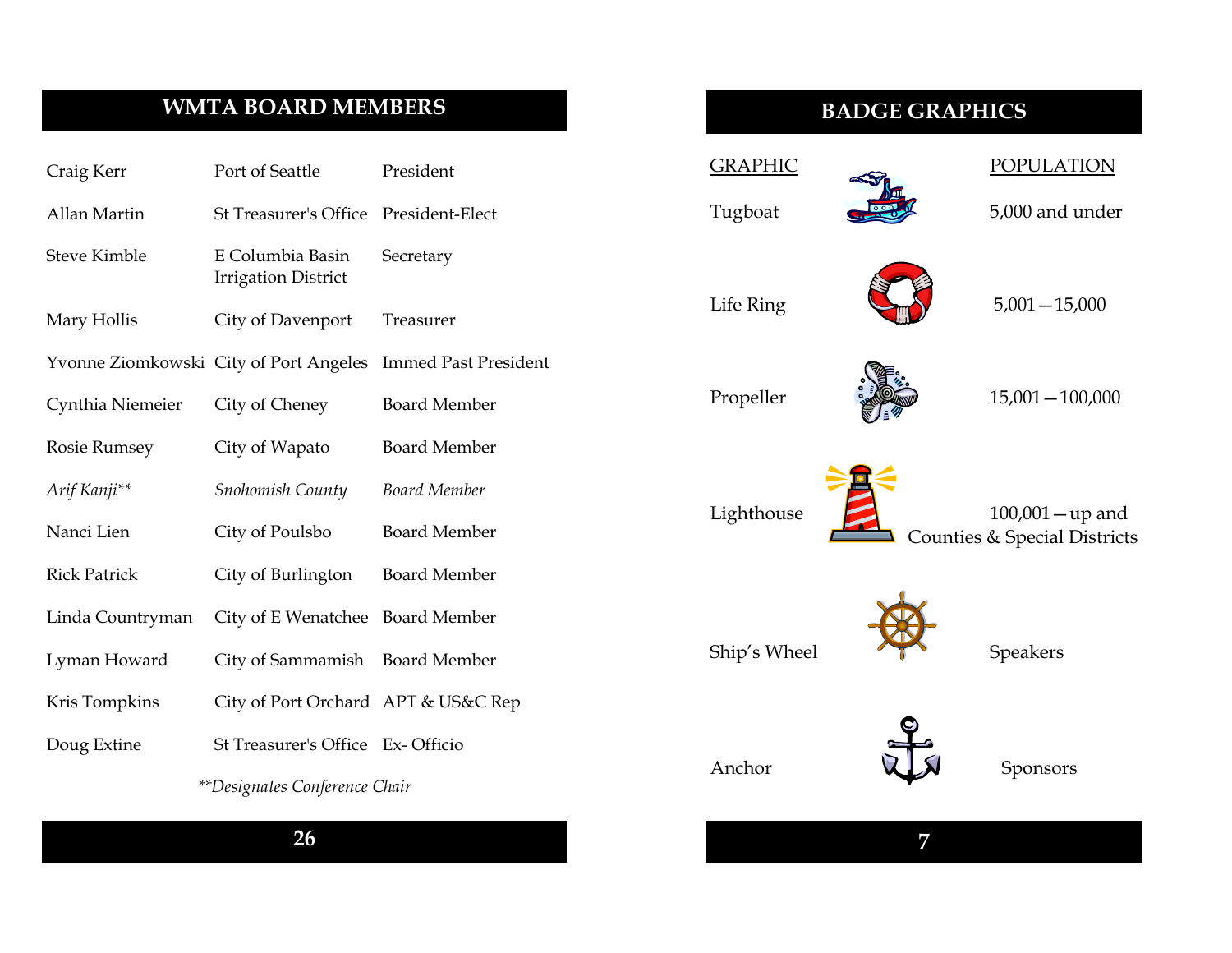### CREDITS AND EVALUATION FORMS

### CPE & CPFA Credits

 CPE and CPFA credits for continuing professional standards are available for each of the sessions. Attendees should sign the attendance sheet at each session. This conference handbook includes a "record of attendance" sheet to be completed and retained by attendees to verify attendance. WMTA will longer be keeping copies of these records on file so attendees should be sure and retain their copies.

#### Evaluations

 Your registration packet includes a colored conference evaluation form. We would really appreciate you taking the time to provide feedback on the various sessions you attend at this year's conference. Your comments help us to make improvements for future conferences. Evaluation forms can be turned in at the Conference Registration desk.

A soul without a high aim is like a ship without a rudder." ~Eileen Caddy

### TRACK 4 - FINANCIAL INSTRUMENT NAVIGATION

#### LID Issues & Their Current Challenges—con't

 forming an LID and how to finance the construction in the interim and long term. We will identify the benefits and disadvantages of LID's as well as determining where most local governments have problems. What are so few LID's being formed? The discussion will also include risks associated with involving developers in LID's.

| Thursday-1:30       | Propellers      |
|---------------------|-----------------|
| Thursday-3:00       | Lighthouses     |
| Friday-9:00         | Tugboats        |
| <i>Friday-10:30</i> | Life Preservers |

### Bank of New Web Site Navigation

Location: Stehekin A (upper level)

Speakers: Michael Hieb, Bank of New York; Allen Martin, Washington State Treasurer's Office

**Description:** Do you know how to look up your debt issues and determine how much your next debt service payments to the fiscal agent will be? If not, come and find out how to use technology to do just that. Bank of New York representatives will be here to guide you through the process.

| Thursday-1:30 | Lighthouse      |
|---------------|-----------------|
| Thursday-3:00 | Tugboats        |
| $Friday-9:00$ | Life Preservers |
| Friday-10:30  | Propellers      |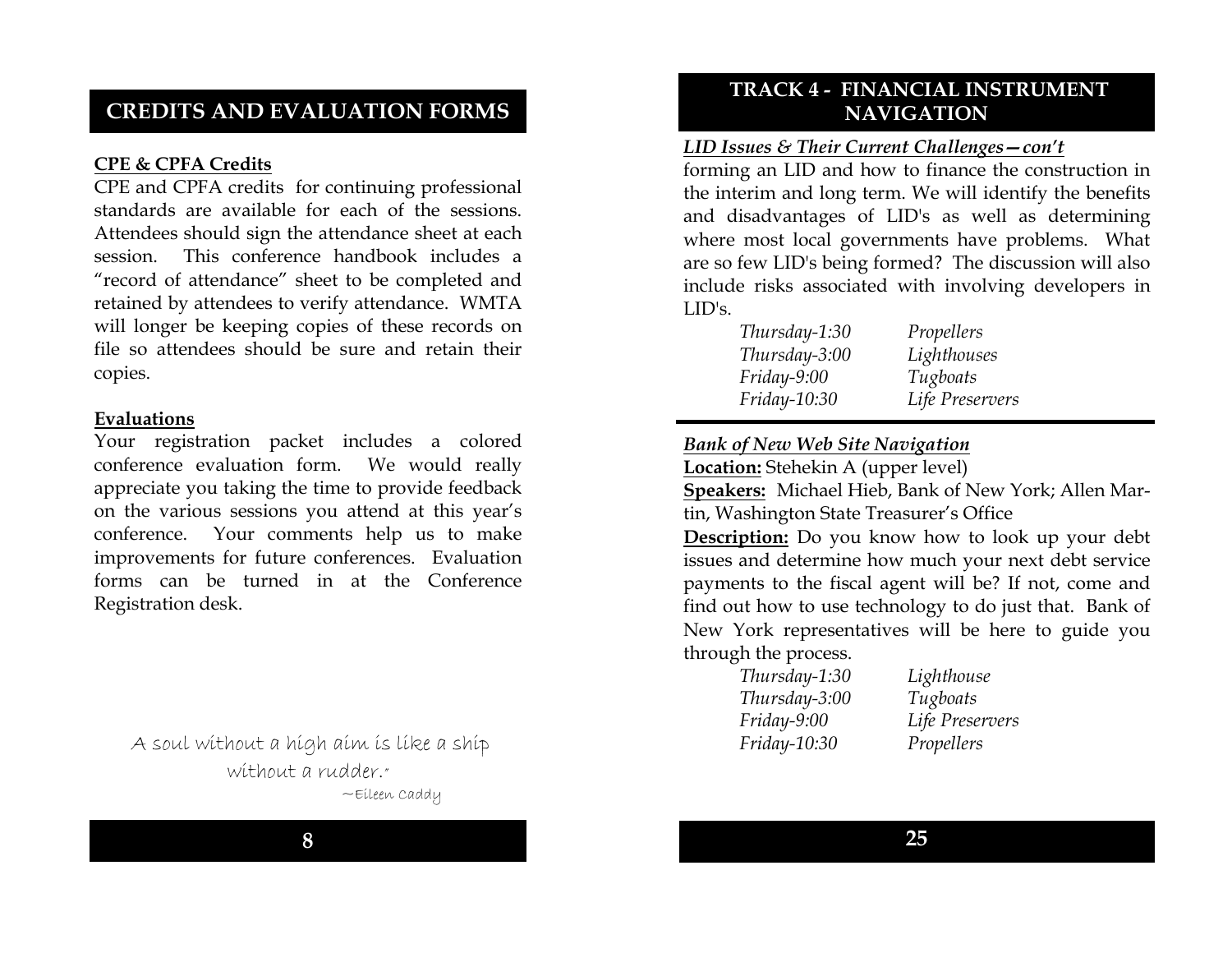### TRACK 4 - FINANCIAL INSTRUMENT NAVIGATION

# IRS Regulation Changes—They're Coming to Get You"

Location: East Room (upper level)

Speakers: Hugh Spitzer & Bill Tonkin, both of Foster, Pepper & Shefelman; Naomi Keck, Arbitrage Compliance Specialists; Nestor Newman, State Auditor's Office

Description: Do you know what the SEC, IRS or State Legislature is up too? How do these entities affect your operation? Hear what life is like when the IRS shows up and wants to review your debt issues. Also, find out what the SEC is doing to make you and your bond counsel's life more interesting. Do you know what a performance audit would do to your Treasury? Find out, if the State Legislature lets the State Auditor conduct Performance Audits.

| Thursday-1:30 | Life Rings  |
|---------------|-------------|
| Thursday-3:00 | Propellers  |
| $Friday-9:00$ | Lighthouses |
| Friday-10:30  | Tugboats    |

### LID Issues & Their Current Challenges

Location: Stehekin B (upper level)

Speakers: Jim Nelson, Martin Nelson & Co; Lindsay Sorvde, Seattle NW Securities; Nancy Neraas, Preston Gates, & Ellis; Jim McNeill, Foster Pepper & Shefelman; Ellen Dolan, City of Spokane

Description: This panel will discuss the pros and cons of using Local Improvement Districts (LID's) to finance infrastructure needs in a time of diminishing resources. The roundtable will include what steps are involved with

### CONFERENCE PROGRAM—WEDNESDAY

#### REGISTRATION DESK OPEN 10:30am—1:30pm

### GOLF TOURNAMENT 11:30am Location: Lake Chelan Golf Course

Whether you consider yourself competition for Tiger Woods, or think "putter" is just something you do around the house, the WMTA Annual Golf Tournament wants you!

### FRAUD WORKSHOP 12:30pm-5:00pm Location: Stehekin Ball Room A& B (Upstairs) Speaker: Joe Dervaes, Washington State Auditor's **Officer**

WMTA members will have an opportunity to attend the first four-hour workshop based on the new handbook, Stop That Fraud, authored and presented by Joe Dervaes, Audit Manager for Special Investigations in the Washington State Auditor's Office. This workshop is designed specifically for public treasury and finance professionals. The session will highlight: Introduction to Fraud, Fraud Schemes involving cash receipts and cash disbursements/accounts payable and payroll. The Handbook is the first public treasurer's publication to understanding employee embezzlement in the government workplace and includes: The Five Most Common Payroll Fraud Schemes, Electronic Funds Transfer Schemes, Accounts Payable or Cash Disbursements Fraud Concepts to Remember and so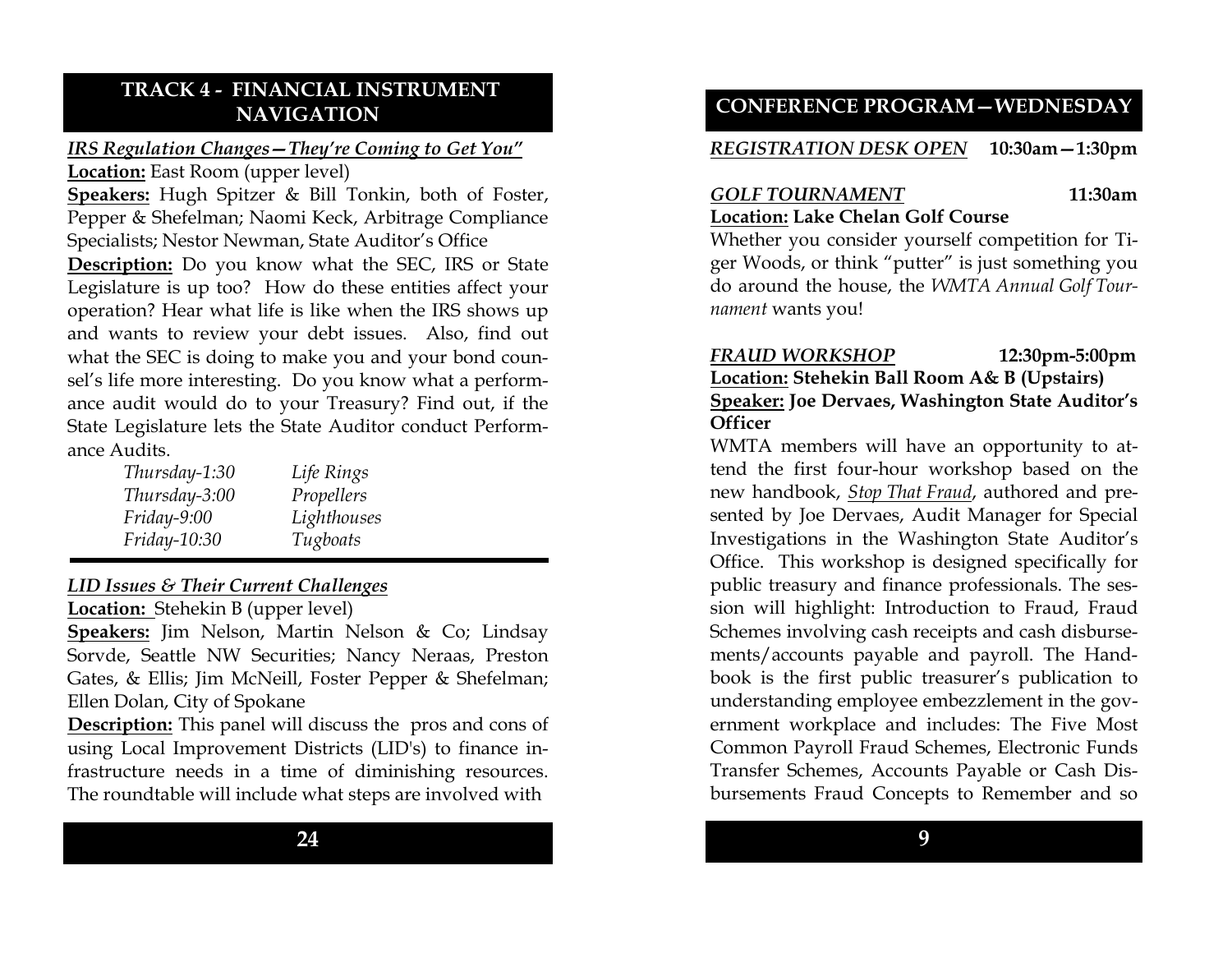### CONFERENCE PROGRAM—WEDNESDAY

FRAUD WORKSHOP CON'T 12:30pm-5:00pm much more. Participate in the first offering of the Assn of Public Treasurers/Public Treasury Institute's newest training program.

If you will not be attending the workshop but would like to purchase the handbook at the discounted price of \$40, you may do so at the Conference Registration desk.

### DINNER AT GOLF COURSE 6:30pm—9:00pm Location: Lake Chelan Golf Course

 On Wednesday evening, join us for a good old American dinner and a good time at the Lake Chelan Golf Course. It's a casual affair and a chance to meet new and old friends. Directions are available at the registration desk.

### TRACK 3 - RUNWAY EXPANSION

#### The Pitfalls of Buying Software

Location: Edmunds Room (upper level) Speakers: Spencer Arnesen, Elaine Watson, both of SoftResources LLC

Description: Selecting the right software system can be a very difficult and confusing task, especially for city governments. This session will discuss the optimal software selection process with consultants that have lead many selection projects both in the state of Washington and throughout the country. We will be discussing what works well and what doesn't and talk about how to streamline your RFP to get the most qualified vendors to respond. We will also discuss the most efficient way to evaluate the vendors to help you find the right software at the right cost.

| Tugboats    |
|-------------|
| Life Rings  |
| Propellers  |
| Lighthouses |
|             |

Beware of little expenses. A small leak will sink a great ship. " ~Benjamin Franklin

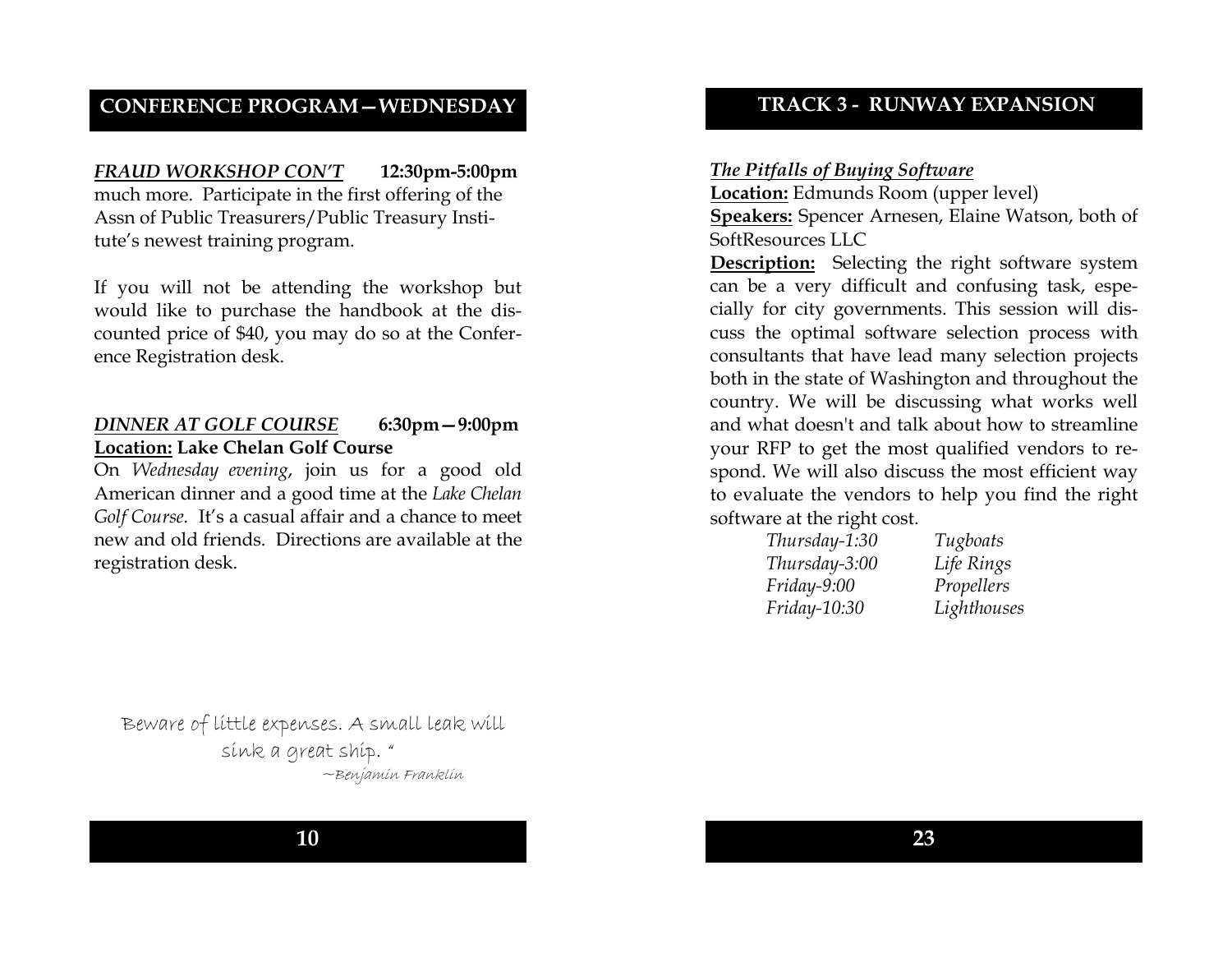### TRACK 3 - RUNWAY EXPANSION

#### Interfacing with the State Treasurer's Office Treasury Management System (TM\$)

Location: West Room (upper level)

Speaker: Wendy Weeks, Washington State Treasurer's Office

Description: This roundtable to demonstrate use of the State's TM\$ (Treasury Management System). Learn about external user screens, revenue distribution, and Treasury Management legislative changes.

| Propellers  |
|-------------|
| Lighthouses |
| Tugboats    |
| Life Rings  |
|             |

### Investment Management

Location: Monfort Room (upper level) Speakers: Jon Highum, USB Securities; Jason Stanley, Merrill Lynch; Doug Extine, Washington State Treasurer's Office3

Description: Are you knowledgeable of the tools to employ when managing a portfolio in a rising rate environment? If you have any doubt, find out what to do as well as what to be thinking about as you expand you investment knowledge.

| Thursday-1:30 | Lighthouses |
|---------------|-------------|
| Thursday-3:00 | Tugboats    |
| Friday-9:00   | Life Rings  |

### CONFERENCE PROGRAM—THURSDAY

#### FUN WALK/RUN 6:30am Check in at River Room (across street)

On Thursday morning, strap on your tennis shoes and join your fellow conference attendees for the Fun Walk/Run. This is a "no competition" event, so speed or technique are not issues. All you've got to do is wake-up and report to the River Room. The event starts at 6:30am. The good news—you'll feel refreshed as you trek around the beautiful Chelan River on the "River Walk" - and you even get a tshirt for finishing!

| <b>REGISTRATION DESK OPEN</b> | $7:30$ am $-8:30$ am |
|-------------------------------|----------------------|
|                               |                      |

BUFFET BREAKFAST

7:30am —8:45am

Location: Main Ballroom

8:45am—9:00am

Location: Main BallroomCraig Kerr, WMTA President

WELCOME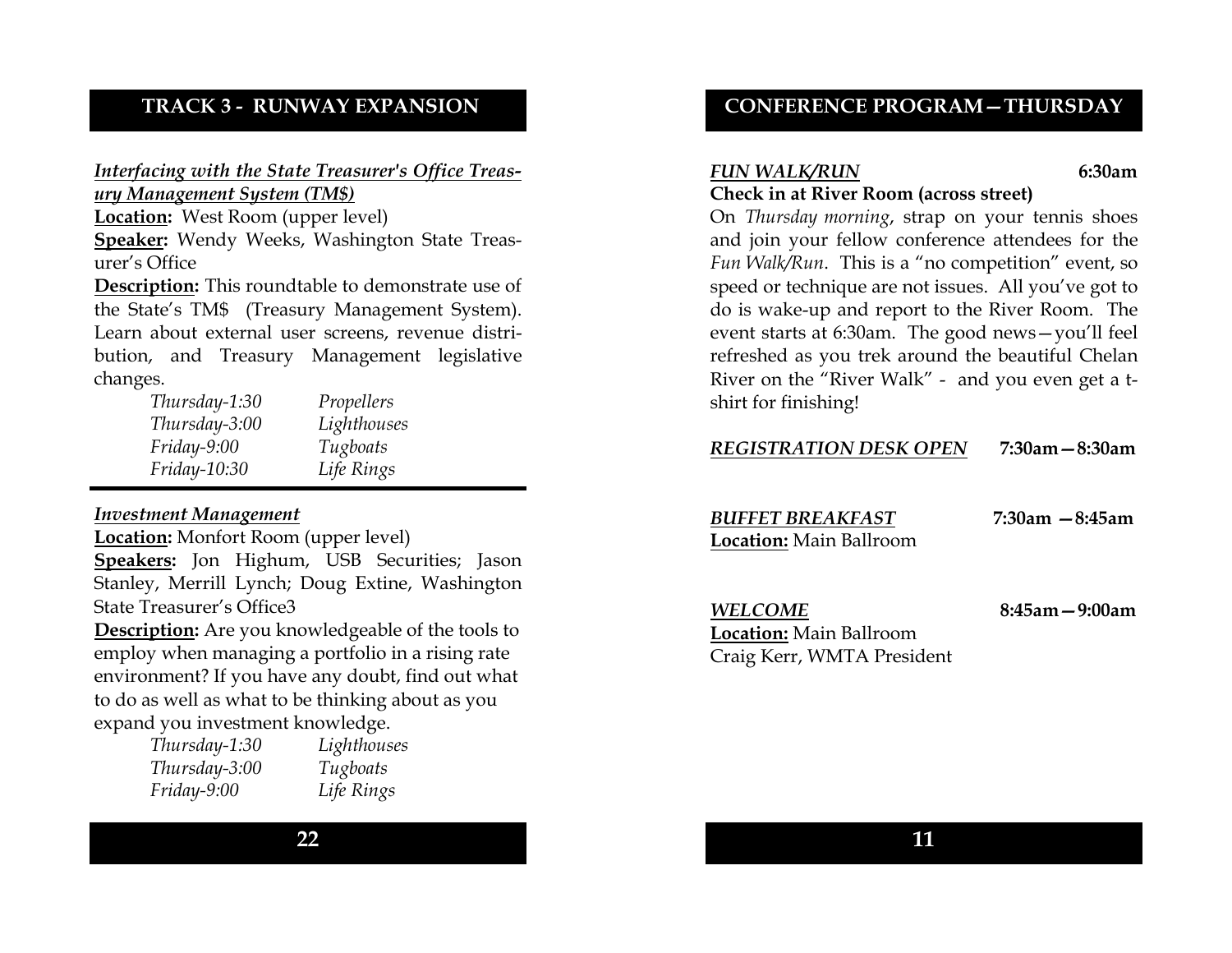### CONFERENCE PROGRAM—THURSDAY

#### GENERAL SESSION 9:00am—Noon

### "A Compass for Customer Service" Location: Main Ballroom Speaker: John Delves

Internationally renowned management consultant, trainer, and motivational speaker, John Delves has more than 30 years of line and management experience.

With his energetic and entertaining style, John catches his audiences' attention from the minute he steps on stage. No matter the size of your department, company or organization, this seminar will provide practical tips that will help you build more customer loyalty, employee cooperation and increase overall satisfaction. Learn how you chose your attitude and the effects you have on others. Enjoy the increased production and improved bottom line that is created when workers are allowed to "play" in the workplace. Gain insight into and the benefit of "making their day." Learn how to be present and how you can truly make a difference at your place of business.

### LUNCH & BUSINESS MEETING Noon–1:30pm<br>Leasticae Main Ballycen Location: Main Ballroom

### TRACK 2—CHART A FINANCIAL COURSE

#### Electronic Bank Fraud—I've Been Robbed"

Location: Park Room (across the street) Speakers: Paul Wentink, Gail Heinselman, Susan Keitges, all of US Bank Description: Topics of discussion will include bank products and services that can help minimize fraud and what to do if a fraudulent check or ACH entry hits your account. Other discussion items will include Positive Pay, ACH blocks & filters, protected check stock as well as fraudulent banking transactions and phishing. What is phishing? Sit in on this round table and you will find out.

| Thursday-1:30 | Life Rings  |
|---------------|-------------|
| Thursday-3:00 | Propellers  |
| Friday-9:00   | Lighthouses |
| Friday-10:30  | Tugboats    |

"A community is like a ship; everyone ought to be prepared to take the helm. "

~Henrik Ibsen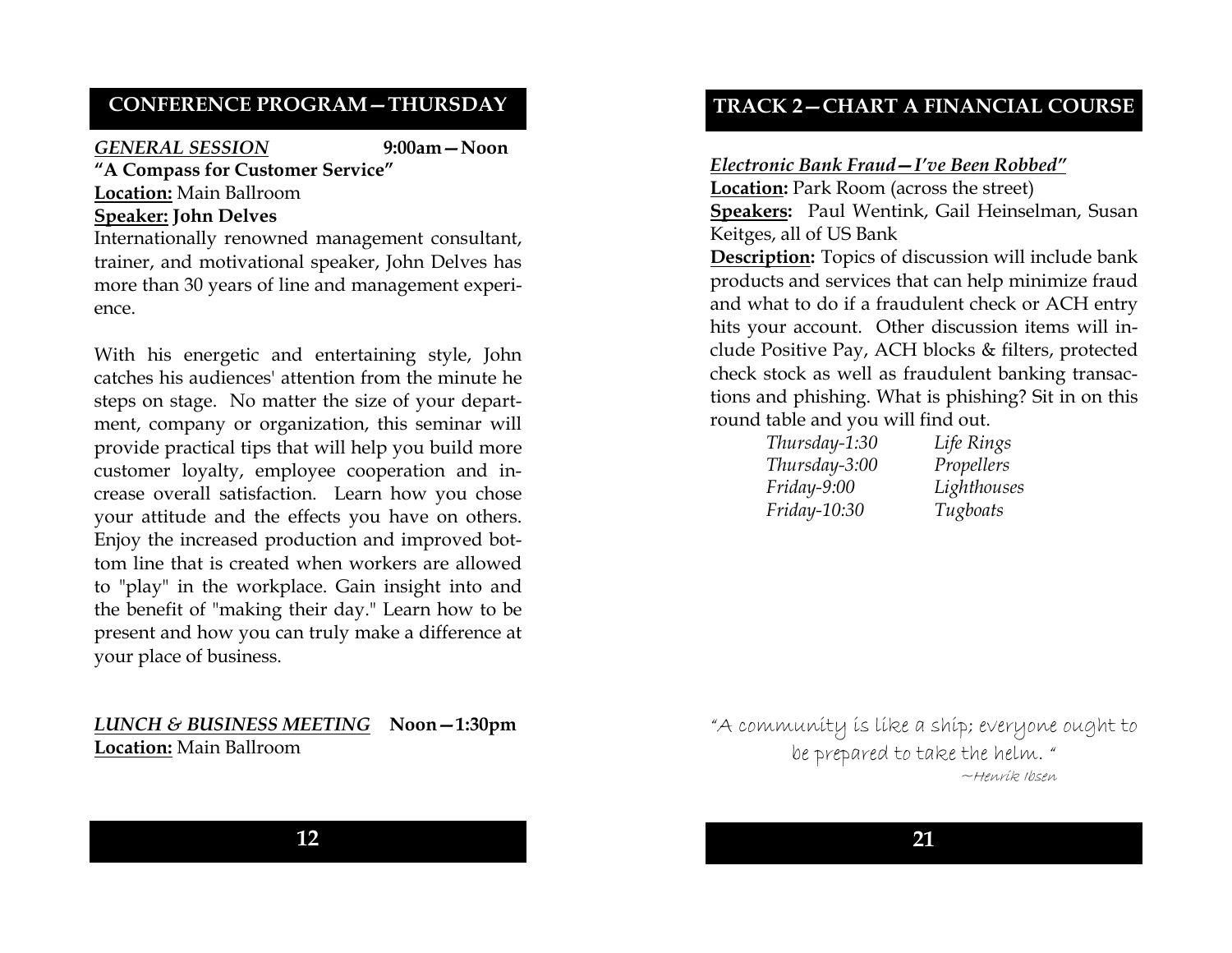# TRACK 2—CHART A FINANCIAL COURSE

### Technology—The Future of Banking

**Location:** River Room (across the street) Speaker: Peter Sullivan, Bank of America Description: Do you know what's in the future of banking? If not, come and find out how technology is going to change theirs and our lives. Thesechanges may happen faster than you think.

| Thursday-1:30       | Lighthouses |
|---------------------|-------------|
| Thursday-3:00       | Tugboats    |
| Friday-9:00         | Life Rings  |
| <i>Friday-10:30</i> | Propellers  |

#### Current Bank Financing Trends

Location: Park Room (across the street) Speaker: Kim Munson, Key Bank **Description:** Are you on smooth water knowing what your banker has to say about leases, lines of credit, TANS and BANS? If not, find out about the latest trends and requirements. Things are changing; come and get caught up on what's currently happening.

| Thursday-1:30 | Tugboats   |
|---------------|------------|
| Thursday-3:00 | Life Rings |
| Friday-9:00   | Propellers |
| Friday-10:30  | Lighthous  |

Rings ellers houses

### CONFERENCE PROGRAM—THURSDAY

ROUNDTABLE WORKSHOPS I 1:30pm- 2:50pm Various room locations (see map in back)

BREAKConference Center Foyer 2:50pm—3:00pm

ROUNDTABLE WORKSHOPS II 3:00pm—4:20pm Various room locations (see map in back)

RECEPTION 5:30pm—6:30pm Location: Main Ballroom

DINNER 6:30pm—8:00pm Location: Main Ballroom

#### ENTERTAINMENT 7:30pm

Location: Main Ballroom

John Delves is one multi-talented fellow. Following dinner, he returns once again to share more time entertaining us and making everyone laugh.

#### AUCTION & RAFFLE 8:00pm-9:00pm

#### Location: Main Ballroom

One of the highlights of the WMTA Annual Conference is the live auction. On Thursday evening, the atmosphere in the Main Ballroom comes alive as conference attendees wave paddles and attempt to outbid each other on everything from T-shirts to sparkling crystal to sporting event tickets. You'll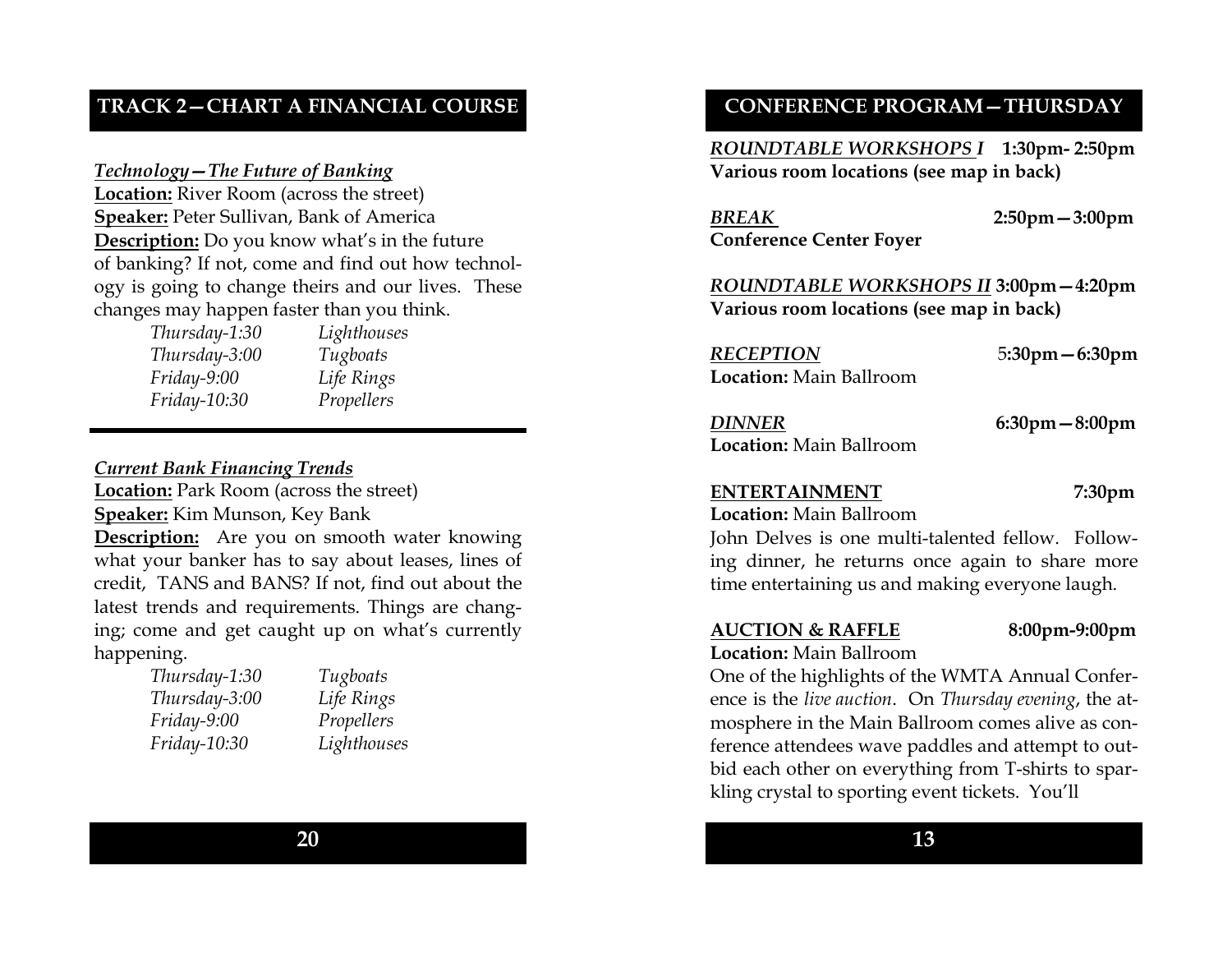### CONFERENCE PROGRAM—THURSDAY

#### AUCTION & RAFFLE CON'T

 also notice WMTA board members selling raffle tickets throughout the conference. The raffle takes place at lunch on Friday always ending with the ultimate prize, the combo TV/DVD player. Proceeds from these two funds raisers provide scholarships to the WMTA State Conference and the APT National Conference. Since 1985, WMTA has awarded over \$15,000 in scholarships to assist local governments in staying connected to these organizations that provide invaluable educational and networking opportunities. Please come and support these worthy, and FUN events!

### TRACK 1—A PORT IN THE STORM

#### Claims' Management/Loss Control

Location: Ballroom 1 (lower level) Speakers: Paul Chasco, Association of Washington Cities; Shane Heston, Cities Insurance Association of Washington

**Description:** An effective Loss Control Program is vital to a healthy City. Find out how to reduce insurance premiums and other costs to a city and maintain vital services. Learn how to recover more quickly from disasters and emergencies. Learn that City Hall's attitude is contagious and why keeping a good "citizen complaint log" is essential.

| Thursday-1:30       | Propellers |
|---------------------|------------|
| Thursday-3:00       | Lighthouse |
| Friday-9:00         | Tugboats   |
| <i>Friday-10:30</i> | Life Rings |

We need to learn to set our course by the stars, not by the light of every passing ship. "

~Omar N. Bradley

"Neither should a ship rely on one small anchor, nor should life rest on a single hope."

~Epictetus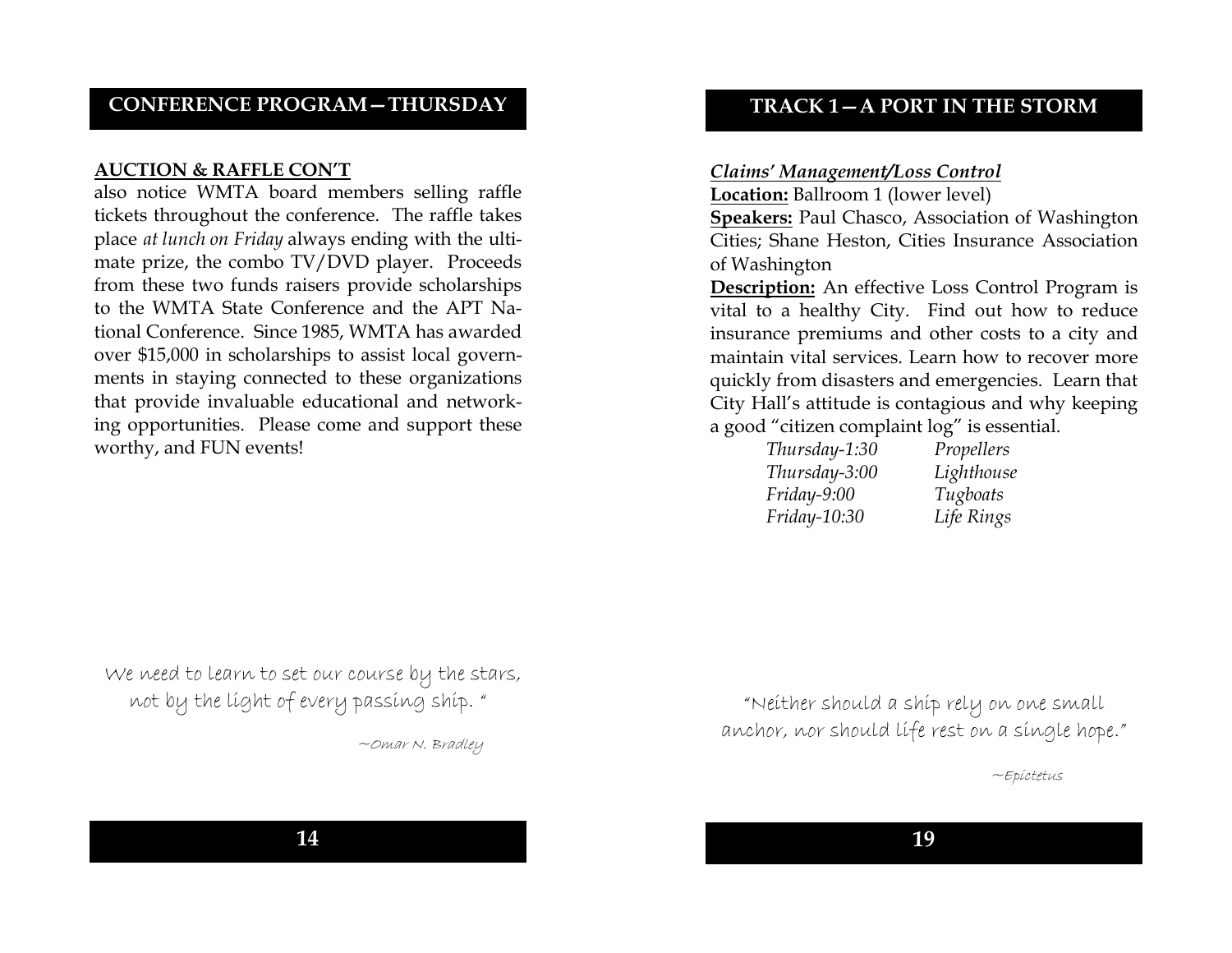### TRACK 1—A PORT IN THE STORM

#### Financial Nightmares

 Location: Loft above Hotel Registration Desk**Speakers:** Debbie Pennick, Office of Washington State Treasurer; Rosie Rumsey, City of Wapato Description: Have you ever been in a situation where your City Council cannot agree on the Budget and they do not approve it on time? If not, come and hear from a few of your peers as they share experiences you may never want to know.

| Tugboats    |
|-------------|
| Life Rings  |
| Propellers  |
| Lighthouses |
|             |

Treasurer's Safe Harbor& Financial Life PreserversLocation: Stehekin Foyer (upper level) Speakers: Ret Stewart, City of Tieton, Tamara Kirchner, Office of Washington State Treasurer Description: Are you a new Treasurer or have you been recently assigned Treasury responsibilities and duties? If so, come and hear from fellow experts about the do's and don'ts as well as what theauditor needs.

| Life Rings  |
|-------------|
| Propellers  |
| Lighthouses |
| Tugboats    |
|             |

### CONFERENCE PROGRAM—FRIDAY

BUFFET BREAKFAST 7:00am—8:30am Location: Main Ballroom

#### ROUNDTABLE WORKSHOPS III

 9:00am—10:20am Various room locations (see map in back)

BREAK 10:20am—10:30amLocation: Conference Center Foyer

#### ROUNDTABLE WORKSHOPS IV

 10:30am—11:50am Various room locations (see map in back)

LUNCH & RAFFLE DRAWING Noon—1:00pmLocation: Main Ballroom

Thank you for coming

Have a safe drive or flight home and remember to wear your seatbelts!